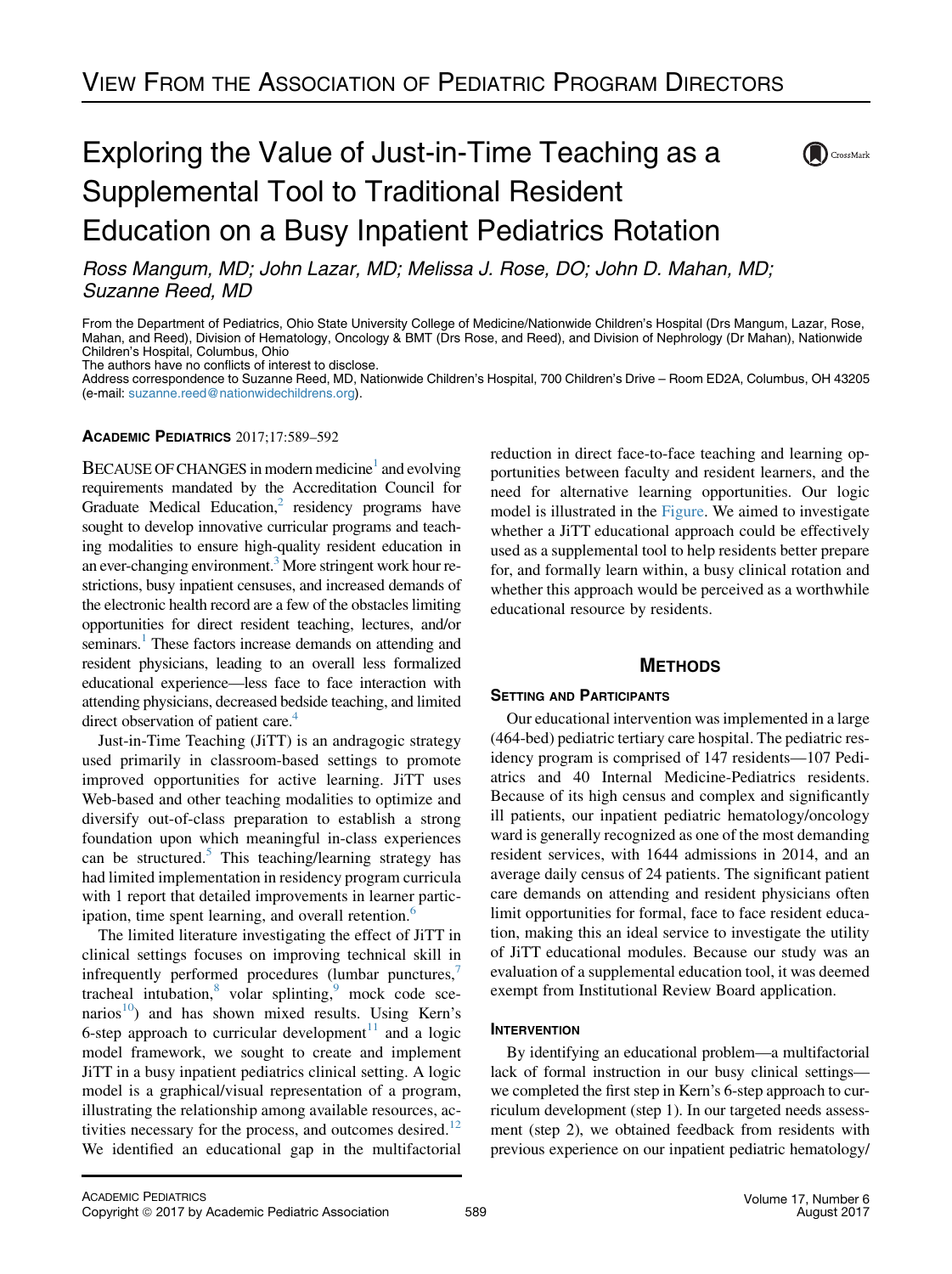<span id="page-1-0"></span>

| <b>Activities</b>                                                                                                                                                                                                                                                                                                                                                                                                                                                                                       | <b>Outputs</b><br>Participation                                                                                                                                     |                                                                                                           | <b>Short</b>                                                                                                                                                                                                                    | <b>Outcomes -- Impact</b><br>Medium                                                                                                                          | Long                                                                                                                                                                                                                                                                         |
|---------------------------------------------------------------------------------------------------------------------------------------------------------------------------------------------------------------------------------------------------------------------------------------------------------------------------------------------------------------------------------------------------------------------------------------------------------------------------------------------------------|---------------------------------------------------------------------------------------------------------------------------------------------------------------------|-----------------------------------------------------------------------------------------------------------|---------------------------------------------------------------------------------------------------------------------------------------------------------------------------------------------------------------------------------|--------------------------------------------------------------------------------------------------------------------------------------------------------------|------------------------------------------------------------------------------------------------------------------------------------------------------------------------------------------------------------------------------------------------------------------------------|
| --Identify high-yield<br>educational content<br>areas<br>--Identify common<br>clinical scenarios<br>with focused and<br>specific teachable<br>content<br>--Create brief<br>on target clinical<br>scenarios<br>--House modules in<br>readily accessible<br>online space<br>--Introduce/notify<br>key residents of<br>availability of<br>learning resource and<br>purpose<br>--Track use of<br>modules<br>--Seek feedback on<br>modules<br>--Implement annual<br>review of modules<br>for content editing | --50% of residents will<br>complete at least one<br>online module<br>--Majority of those who<br>completed at least one<br>module will respond to<br>feedback survey |                                                                                                           | --Learners are satisfied<br>with quality of<br>modules<br>--Learners are satisfied<br>with feasibility of use<br>on a busy inpatient<br>rotation<br>--Learners would<br>recommend this<br>learning resource to a<br>co-resident | --Learners are motivated<br>by utility of learning<br>resource rather than by<br>requirement<br>--JiTT resources are<br>used on other inpatient<br>rotations | --Residents are better<br>prepared to manage<br>common<br>hematology/oncology (or<br>other) inpatient clinical<br>scenarios<br>--Residents perceive<br>program as one which<br>offers and supports<br>broader learning<br>opportunities to meet<br>individual learning needs |
|                                                                                                                                                                                                                                                                                                                                                                                                                                                                                                         |                                                                                                                                                                     |                                                                                                           |                                                                                                                                                                                                                                 |                                                                                                                                                              |                                                                                                                                                                                                                                                                              |
|                                                                                                                                                                                                                                                                                                                                                                                                                                                                                                         |                                                                                                                                                                     | $(<15$ minutes) modules<br>--Residents will voluntarily seek and use high-quality learning resources that |                                                                                                                                                                                                                                 | <b>External Factors</b>                                                                                                                                      | --Competing clinical responsibilities                                                                                                                                                                                                                                        |

Figure. Logic model for just-in-time teaching (JiTT) supplemental curriculum.

oncology service on educational gaps and common clinical scenarios lacking formal instruction from attending physicians. Using this feedback, 4 e-learning modules were created using Articulate Presenter '09 (version 6.3.1103.112 Pro; Articulate Global Inc, New York, NY), a multidimensional e-learning program, allowing users to create modules incorporating audio, visual, and interactive learning using 11 different learning templates.

This variety of interactive templates allows many options for conceptual representation of different learning topics. For example, the stepwise process template was used to teach steps in assessing and treating evolving septic shock, with a labeled graphic template to visualize and describe the set-up of a push-pull system for fluid resuscitation. Our modules focused on high-yield, clinically relevant topics likely to be encountered on the inpatient pediatric hematology/oncology service, including: 1) septic shock, 2) acute chest syndrome, 3) anemia, and 4) management of newly diagnosed acute leukemia. Modules were limited to 15 minutes in length. The goals of our curriculum (step 3) were to enhance residents' knowledge and proficiency in these commonly encountered clinical scenarios and to prepare residents for initial management of these patients. To address this educational goal, we created a supplemental learning resource that could be used by residents in a controlled, consequence-free environment. We used the JiTT strategy (step 4) by creating concise, easily accessible, Web-based modules highlighting various high-yield topics in hematology/oncology to focus resident clinical time on experiential learning instead of depending on formal lectures or small-group teaching sessions. For implementation of this supplemental curriculum (step 5),

interns and supervisory residents were notified of and given access to the modules 1 to 2 weeks before the start of their 4-week service block. They were informed that these modules served strictly as a supplementary learning tool and their participation would be voluntary. There was neither reward for completion nor consequence for not completing the modules. The online modules were available in an online learning management system.

After completion of the 4-week inpatient pediatric hematology/oncology rotation, all residents who completed at least 1 module were sent electronic surveys evaluating their perceptions and experiences (step 6). Survey questions were a combination of open- and closed-ended questions, with all questions having space for additional narrative feedback/expansion on an answer. Questions were directed toward our objectives of determining utility and feasibility, including ease and accessibility of the modules, preference for the Articulate (Articulate Global Inc) format, usefulness of the information, feasibility as a supplemental learning tool, barriers to use, and potential value of this approach for other inpatient services or medical specialties. Survey completion was also voluntary. Because our primary aim was to evaluate the usefulness of the modules after actually experiencing them, we did not solicit feedback from those who had not completed any modules.

Over the 36 weeks of our study period (9 total service blocks), 56 residents completed the 4-week hematology/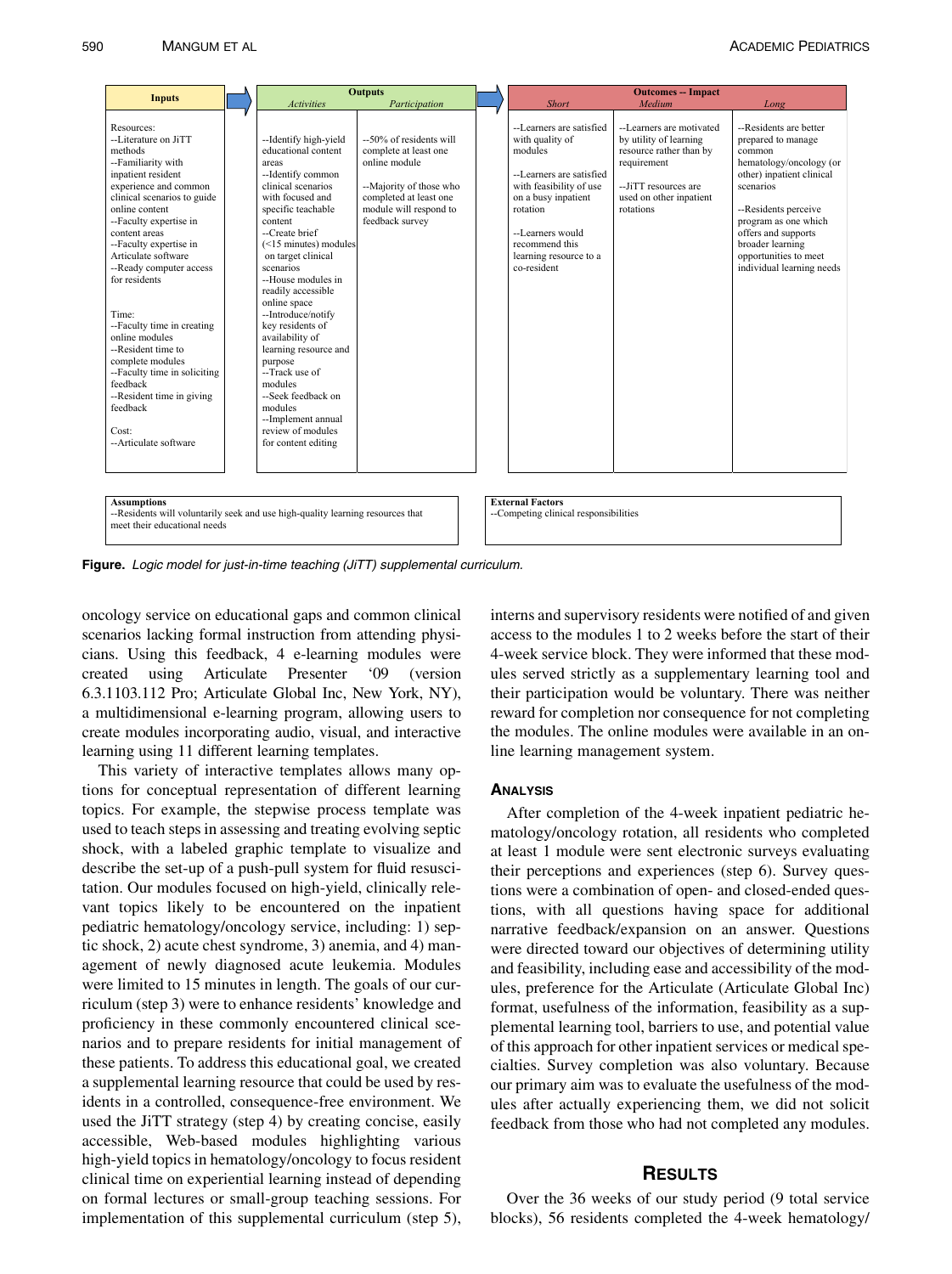oncology service block. Of these residents, 36 (64%) were first-year residents (postgraduate year [PGY]-1) and 20 (36%) were supervisory residents (PGY-2/3). Thirty-three residents (59%) completed at least 1 JiTT training module (25 PGY-1, 8 PGY-2/3), and of these, 29 completed more than 1 module. Sixteen residents completed all modules. Twenty-one of the 56 residents who had completed at least 1 module responded to our survey (15 PGY-1, 6 PGY-2/3). Most of the responding residents (17 of 21; 81%) found the modules easy-to-use, whereas 4 of 21 (19%) had technical difficulties primarily related to incompatibility with home Apple computers. Additionally, most (18 of 21; 86%) favored the Articulate (Articulate Global Inc) e-learning format, whereas 3 residents identified other alternative learning methods as preferable to e-learning modules.

Specific comments regarding the format included, "Everyone has a shorter and shorter attention span, so actually engaging with the presentation instead of being lectured to keep my attention," and, "I liked the format with slide and narration. It helped to keep my attention and focus on the most important things." A few residents also commented that although they enjoyed the e-module format, they did not want face to face learning to be completely replaced by electronic learning. Twenty of the 21 responding residents found the modules useful and worthy of recommendation to others, with feedback such as, "These presentations are high-yield, in that we saw these concerns in patients every day." Further positive perception was shown by 17 of 21 (81%) residents finding modules feasible, with comments like, "This is a great resource to have available since we often don't get much teaching during the rotation due to high patient load." Although these modules were available for home use on personal computers away from the hectic hospital environment, 4 residents had concerns about time for completion during working hours. Finally, almost all (20 of 21; 95%) of the residents found this learning strategy worthy of expansion to other clinical rotations.

In our pilot study we found that a JiTT-based supplemental curriculum using Web-based, interactive Articulate (Articulate Global Inc) e-learning modules was a feasible and useful learning resource for residents on a busy inpatient clinical rotation. As numerous factors in current graduate medical training have led to a less formalized educational experience by trainees, $\frac{1}{1}$  $\frac{1}{1}$  $\frac{1}{1}$  this learning resource is a potential way to meet these evolving needs of trainees in the current clinical educational environment. The combined effect of more stringent work limitations and extensive patient care demands often results in decreased time for direct teaching opportunities between attending and resident physicians. As such, exploration of more innovative approaches is necessary to ensure high-quality resident training. In addition, our increasingly digital world provides opportunities for technology-based learning approaches to meet some of the needs of our trainees.

Resident perception of JiTT as an effective supplemental learning resource is essential to the success of our

educational innovation because this curriculum was purposefully not made a required element of this rotation. We believed that true perception of the usefulness and educational benefit of the curriculum would be best assessed without making it "required." Because of the unpredictable nature of a resident work schedule, implementation of a routine and regimented lecture and/or personal study plan can be extremely difficult. Therefore, on busy inpatient services that might lack regular protected teaching infrastructure, residents are at risk for rotating through an entire service month with an unfortunate deficiency of formal resident education. A supplemental JiTT e-learning curriculum, with brief, high-yield clinical topics relevant to a rotation, can ensure residents do not miss out on education topics defined as being particularly important on highly specialized services in which residents might lack significant experience.

Although we did not measure resident preparedness for clinical management or clinical performance surrounding JiTT topics, residents' significantly favorable perception of this supplemental curriculum is encouraging. Resident narrative feedback consistently commented on the userfriendly, interactive nature of the modules and how their short duration was conducive with their frequently demanding schedules. This feedback underscores key components of adult learning theory, including the notion that adult learners value learning that integrates with the demands of their everyday life and that they are more interested in immediate, problem-centered approaches than in subject-centered ones. $^{13}$  $^{13}$  $^{13}$  This feedback is also reflective of educational preferences of the millennial generation, which include prioritizing personalized and interactive learning, self-directed teaching methods, and incorporation of technology. $14-16$  Millennial learners also desire direct, focused, and high-yield learning experiences,  $16$  a specific objective of our JiTT pilot curriculum. We believe that the characteristics of this JiTTeducational experience match with millennial learning preferences, and this contributed significantly to the overall high satisfaction with the modules. In meeting the evolving needs of millennial learners, JiTT might have a useful role in other busy inpatient rotations, and also within outpatient clinical rotations as well.

From a programmatic practical implementation standpoint, this interactivity and succinctness is key to the JiTT curriculum. It is important to note that residents also expressed a desire for continued face to face teaching and that JiTT should not replace direct educational interaction with attending physicians, consistent with the tenet of adult learning theory that adult learners desire diverse educational methods.[17](#page-3-0) Therefore, residents were aware of the value of seeking out more independent learning opportunities. Programs can support this by offering a variety of these opportunities, including JiTT e-learning modules.

In our study, JiTT modules were more frequently used by first-year residents compared with senior residents, which might reflect the lack of experience and knowledge in this group of trainees as a motivator for voluntarily completing these supplementary e-modules. Supervisory residents have more experience with pediatric hematology/oncology patients, and might feel more comfortable managing this